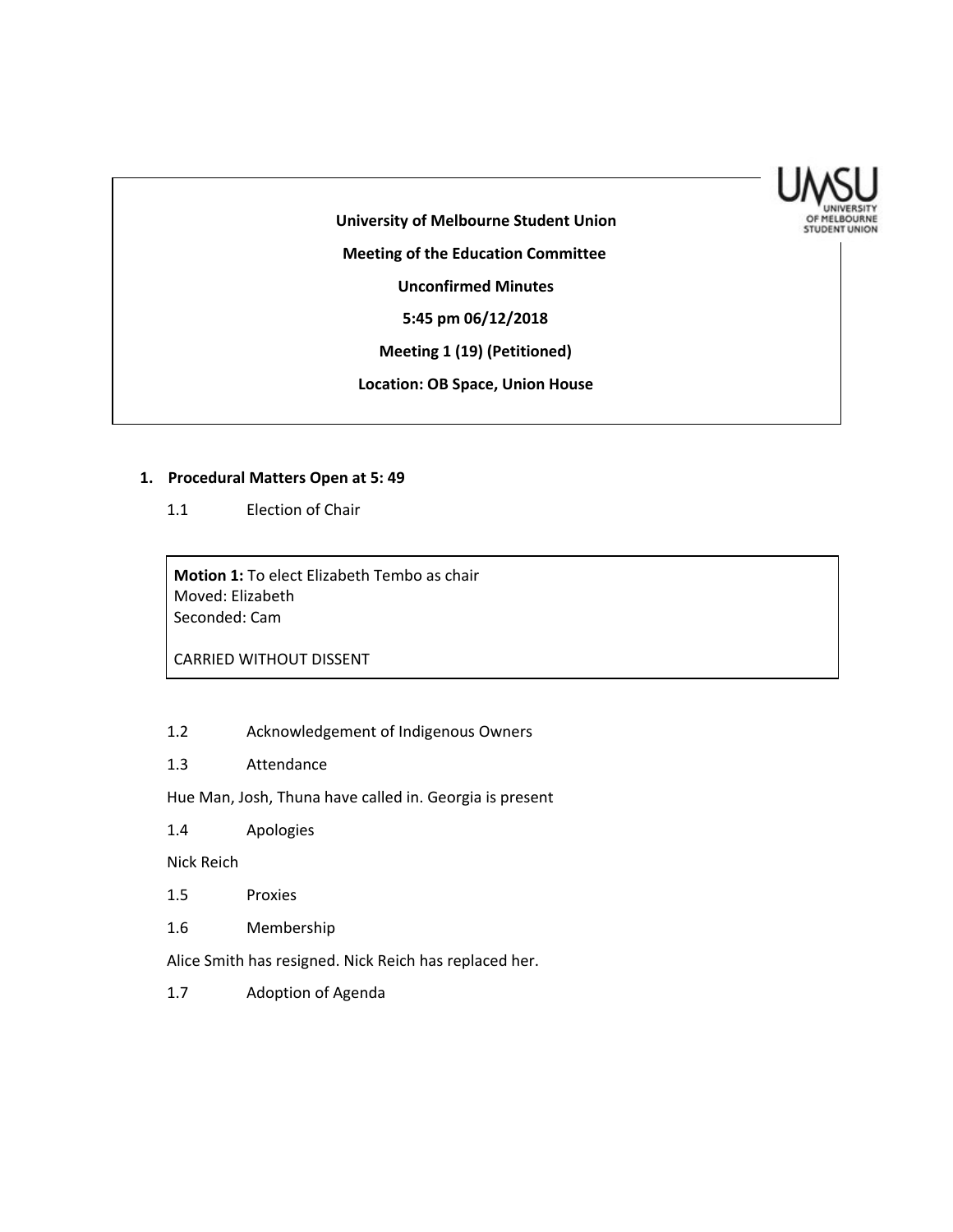**Motion 2:** That the agenda be adopted

Moved: Chair (Elizabeth)

## **2. Confirmation of Previous Minutes**

No minutes finalised

- **3. Matters Arising from the Minutes**
- **4. Correspondence**
- **5. Office Bearer Report**

None submitted

- **6. Other Reports**
- **7. Motions on Notice**

### **7.1 Delegation to Operations Sub-committee**

**Motion 3:** To approve budgetary delegation to the Operations Sub-Committee of up to \$1000 for each Education Department Budget Line. Moved: Charli Seconded: Cam

CARRIED WITHOUT DISSENT

#### **7.2 Natcon**

The NUS National Conference acts as the yearly Annual General Meeting of the organisation, and is where crucial things for the coming year such as policy and national office bearers are determined. As part of Natcon, UMSU elected delegates at the student elections back in September. In addition to these delegates, who get to vote on policy, UMSU sends unofficial observers to watch the proceedings of the conferences and speak on policies passed at the conference that determine things including what campaigns the NUS runs next year. This year the conference is in Ballarat, and it is unreasonable to expect people to drive to and from Ballarat every day in order to participate.

The previous education committee determined which of the applicants that applied to be unofficial observers would have their tickets paid for by UMSU. This motion is intended to reduce the financial burden of attending the conference, by providing up to \$200 per unofficial observer to cover costs. This money is coming from the 2018 Education Department budget, not the 2019 budget so will have no impact on the next years activities.